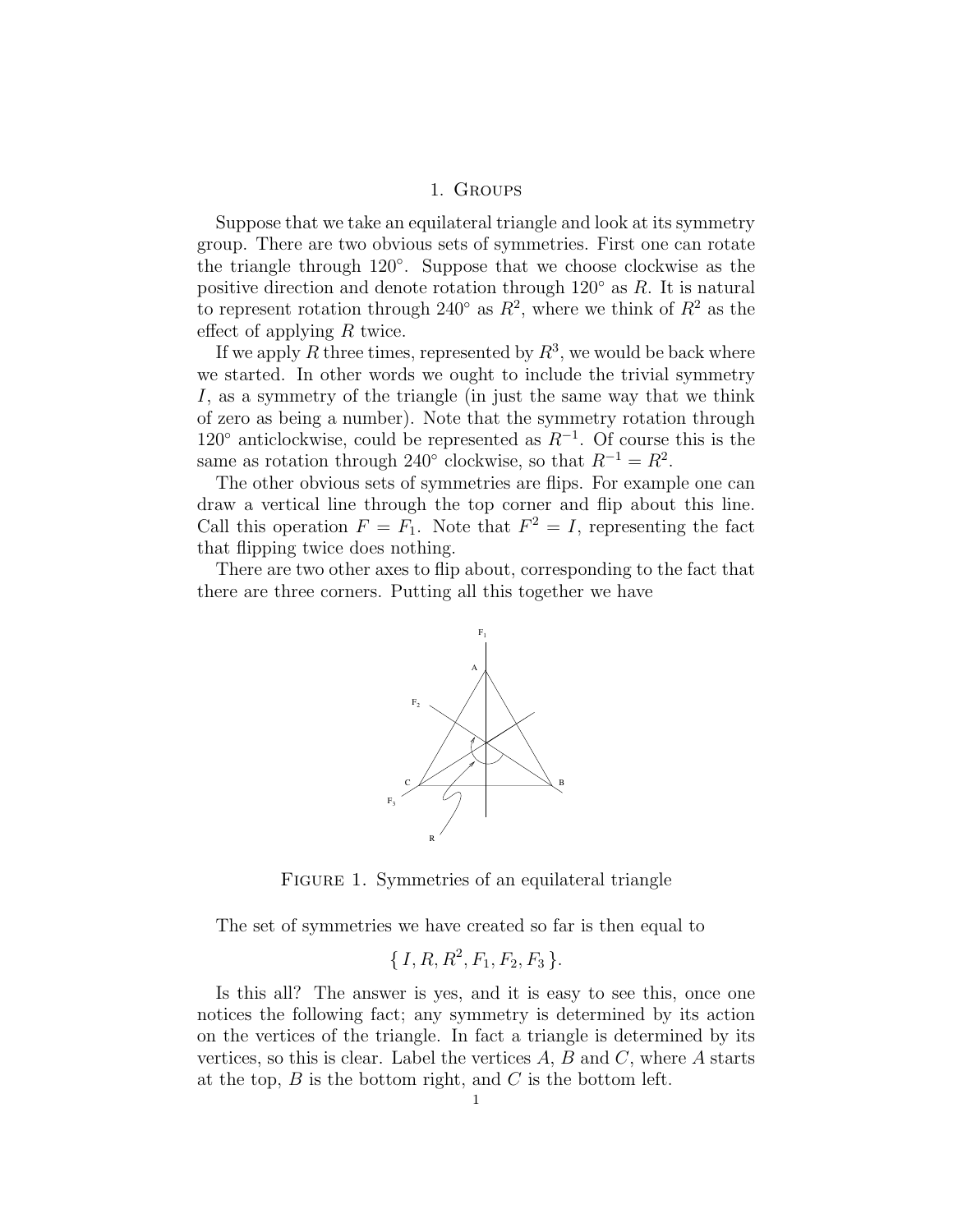Now in total there are at most six different permutations of the letters A, B and C. We have already given six different symmetries, so we must in fact have exhausted the list of symmetries.

Note that given any two symmetries, we can always consider what happens when we apply first one symmetry and then another. However note that the notation  $RF$  is ambiguous. Should we apply R first and then  $F$  or  $F$  first and then  $R$ ? We will adopt the convention that  $RF$ means first apply  $F$  and then apply  $R$ .

Now  $RF$  is a symmetry of the triangle and we have listed all of them. Which one is it? Well the action of  $RF$  on the vertices will take

$$
A \longrightarrow A \longrightarrow B
$$
  

$$
B \longrightarrow C \longrightarrow A
$$
  

$$
C \longrightarrow B \longrightarrow C.
$$

In total then A is sent to B, B is sent to A and C is sent to C. As this symmetry fixes one of the vertices, it must be a flip. In fact it is equal to  $F_3$ .

Let us now compute the symmetry  $FR$ . Well the action on the vertices is as follows

$$
A \longrightarrow B \longrightarrow C
$$
  

$$
B \longrightarrow C \longrightarrow B
$$
  

$$
C \longrightarrow A \longrightarrow A.
$$

So in total the action on the vertices is given as  $A$  goes to  $C, B$  goes to  $B$  and  $C$  goes to  $A$ . Again this symmetry fixes the vertex  $B$  and so it is equal to  $F_2$ .

Thus  $F_3 = RF \neq FR = F_2$ .

Let us step back a minute and consider what (algebraic) structure these examples give us. We are given a set (the set of symmetries) and an operation on this set, that is a rule that tells us how to multiply (in a formal sense) any two elements. We have an identity (the symmetry that does nothing). As this symmetry does nothing, composing with this symmetry does nothing (just as multiplying by the number one does nothing).

Finally, given any symmetry there is an inverse symmetry which undoes the action of the symmetry (R represents rotation through  $120°$ ) clockwise, and  $R^{-1}$  represents rotation through 120 $^{\circ}$  anticlockwise, thus undoing the action of  $R$ ).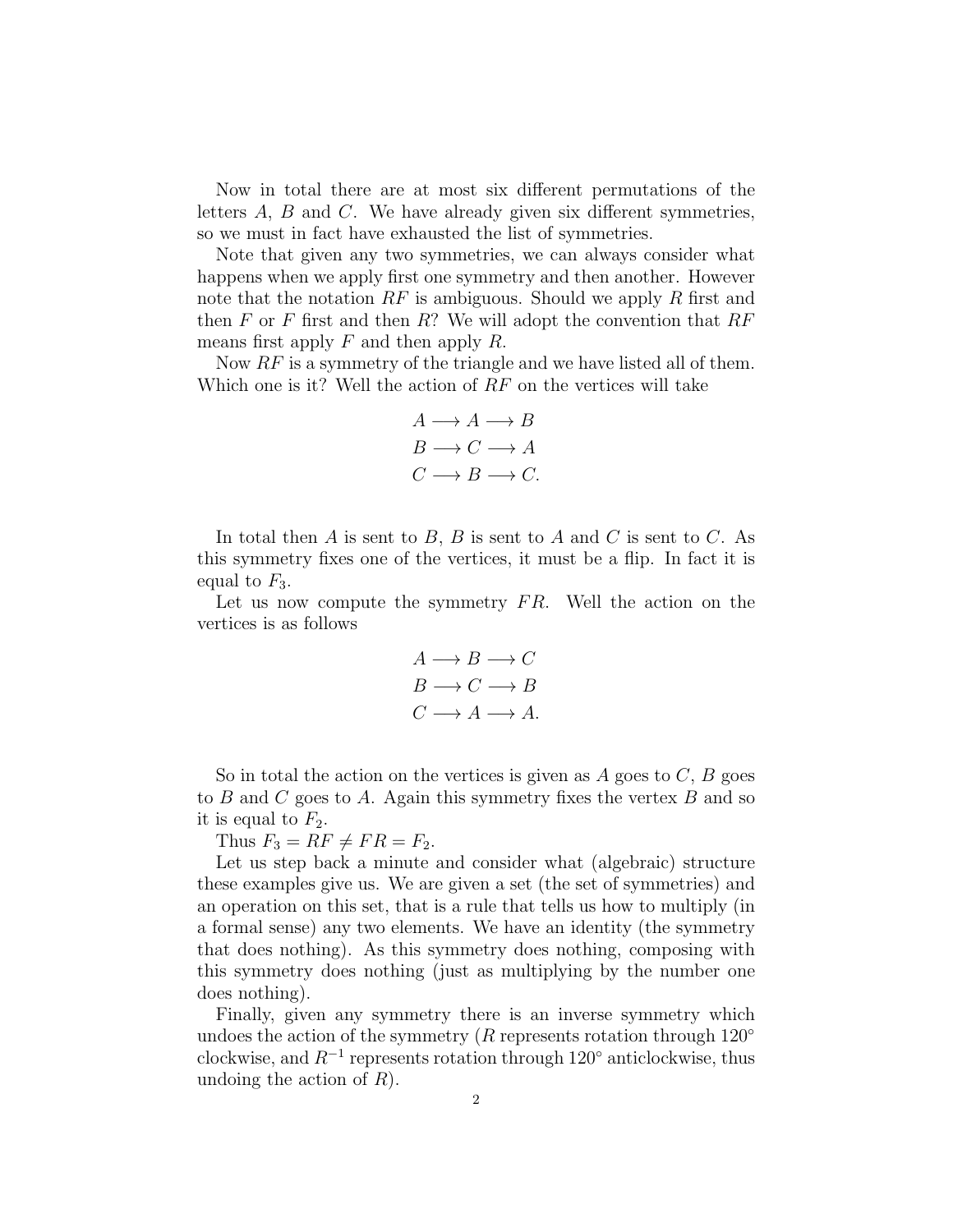**Definition 1.1.** A group  $G$  is a set together with two operations (or more simply, functions), one called **multiplication**  $m: G \times G \longrightarrow G$ and the other called the **inverse**  $i: G \longrightarrow G$ . These operations obey the following rules

(1) Associativity: For every g, h and  $k \in G$ ,

$$
m(m(g, h), k) = m(g, m(h, k)).
$$

 $(2)$  **Identity**: There is an element e in the group such that for every  $g \in G$ 

$$
m(g,e)=g
$$

and

$$
m(e,g) = g.
$$

(3) Inverse: For every  $q \in G$ ,

$$
m(g, i(g)) = e = m(i(g), g).
$$

It is customary to use different (but equivalent) notation to denote the operations of multiplication and inverse. One possibility is to use the ordinary notation for multiplication

$$
m(x,y)=xy.
$$

The inverse is then denoted

$$
i(g) = g^{-1}.
$$

The three rules above will then read as follows

(1)

$$
(gh)k = g(hk).
$$

(2)

$$
ge = g = eg
$$

(3)

$$
gg^{-1} = eg^{-1}g.
$$

Another alternative is to introduce a slight different notation for the multiplication rule, something like ∗. In this case the three rules come out as

(1)  $(g * h) * k = g * (h * k).$ (2)  $g * e = g = e * g$ (3)

$$
g * g^{-1} = e = g^{-1} * g.
$$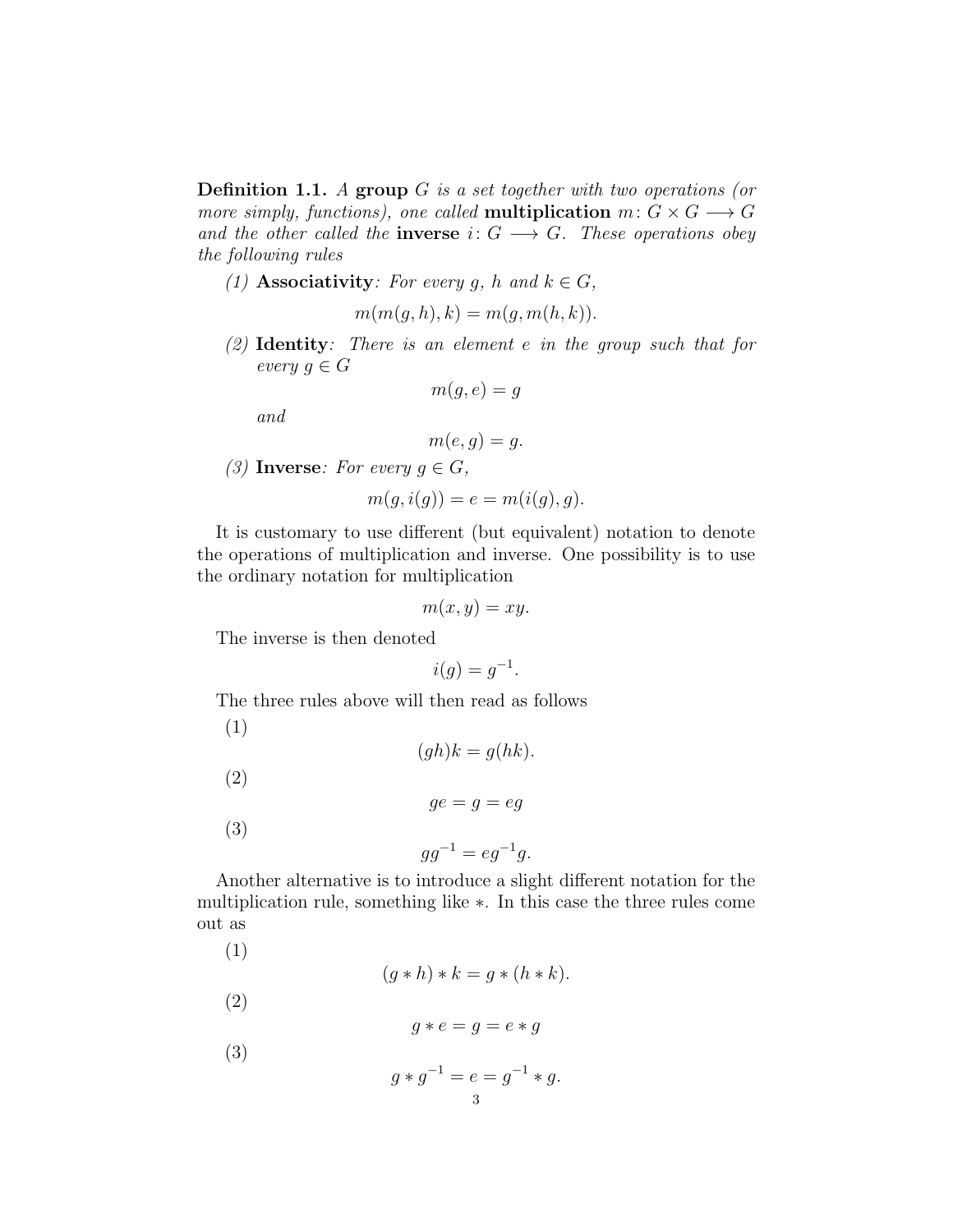The key thing to realise is that the multiplication rule need not have any relation to the more usual mutliplication rule of ordinary numbers.

Let us see some examples of groups. Can we make the empty set into a group? How would we define the multiplication? Well the answer is that there is nothing to define, we just get the empty map. Is this empty map associative? The answer is yes, since there is nothing to check. Does there exist an identity? No, since the empty set does not have any elements at all.

Thus there is no group whose underlying set is empty.

Now suppose that we take a set with one element, call it  $a$ . The definition of the multiplication rule is obvious. We only need to know how to multiply a with a,

$$
m(a, a) = aa = a^2 = a * a = a.
$$

Is this multiplication rule associative? Well suppose that  $q$ ,  $h$  and  $k$ are three elements of G. Then  $q = h = k = a$ . We compute the LHS,

$$
m(m(a,a),a) = m(a,a) = a.
$$

Similarly the RHS is

$$
m(a, m(a, a)) = m(a, a) = a.
$$

These two are equal and so this multiplication rule is associative. Is their an identity? Well there is only one element of the group, a. We have to check that if we multiply  $e = a$  by any other element q of the group then we get back g. The only possible choice for g is a.

$$
m(g, e) = m(a, a) = a = g,
$$

and

$$
m(e, g) = m(a, a) = a = g.
$$

So a acts as an identity. Finally does every element have an inverse? Pick an element g of the group G. In fact  $g = a$ . The only possiblity for an inverse of  $q$  is  $a$ .

$$
m(g, g^{-1}) = m(a, a) = a = e.
$$

Similarly

$$
g^{-1}g = aa = a = e.
$$

So there is a unique rule of multiplication for a set with one element, and with this law of multiplication we get a group.

Consider the set  $\{a, b\}$  and define a multiplication rule by

$$
aa = a \quad ab = b
$$
  

$$
ba = b \quad bb = a
$$
  

$$
4
$$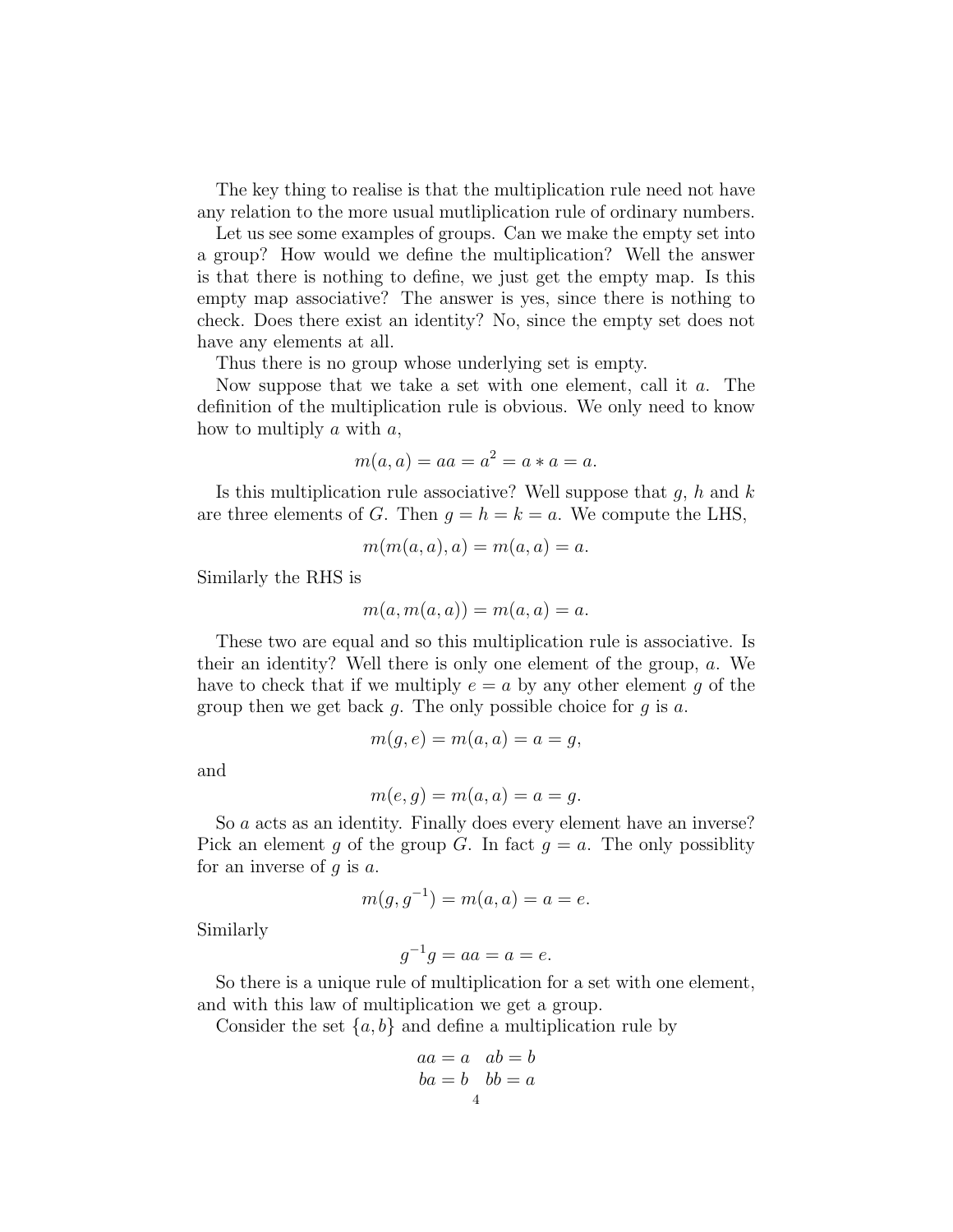Here  $a$  plays the role of the identity.  $a$  and  $b$  are their own inverses. It is not hard to check that associativity holds and that we therefore get a group.

To see some more examples of groups, it is first useful to prove a general result about associativity.

<span id="page-4-0"></span>**Lemma 1.2.** Let  $f: A \longrightarrow B$ ,  $g: B \longrightarrow C$ ,  $h: C \longrightarrow D$  be three functions.

Then

$$
h \circ (g \circ f) = (h \circ g) \circ f.
$$

*Proof.* Both the LHS and RHS are functions from  $A \rightarrow D$ . To prove that two such functions are equal, it suffices to prove that they give the same value, when applied to any element  $a \in A$ .

$$
(h \circ (g \circ f))(a) = h((g \circ f)(a))
$$
  
=  $h(g(f(a)))$ 

Similarly

$$
((h \circ g) \circ f))(a) = (h \circ g)(f(a))
$$
  
=  $h(g(f(a))).$ 

The set  $\{I, R, R^2, F_1, F_2, F_3\}$  is a group, where the multiplication rule is composition of symmetries. Any symmetry, can be interpreted as a function  $\mathbb{R}^2 \longrightarrow \mathbb{R}^2$ , and composition of symmetries is just composition of functions. Thus this rule of multiplication is associative by [\(1.2\)](#page-4-0).

I plays the role an identity. Since we can undo any symmetry, every element of the group has an inverse.

**Definition 1.3.** The **dihedral group**  $D_n$  of order n is the group of symmetries of a regular n-gon.

With this notation,  $D_3$  is the group above, the set of symmetries of an equilateral triangle. The same proof as above shows that  $D_n$  is a group.

**Definition 1.4.** We say that a group  $G$  is abelian, if for every q and h in G,

$$
gh = hg.
$$

The groups with one or two elements above are abelian. However  $D_3$  as we have already seen is not abelian. Thus not every group is abelian.

Consider the set of whole numbers  $\mathbb{W} = \{1, 2, \dots\}$  under addition. Is this a group?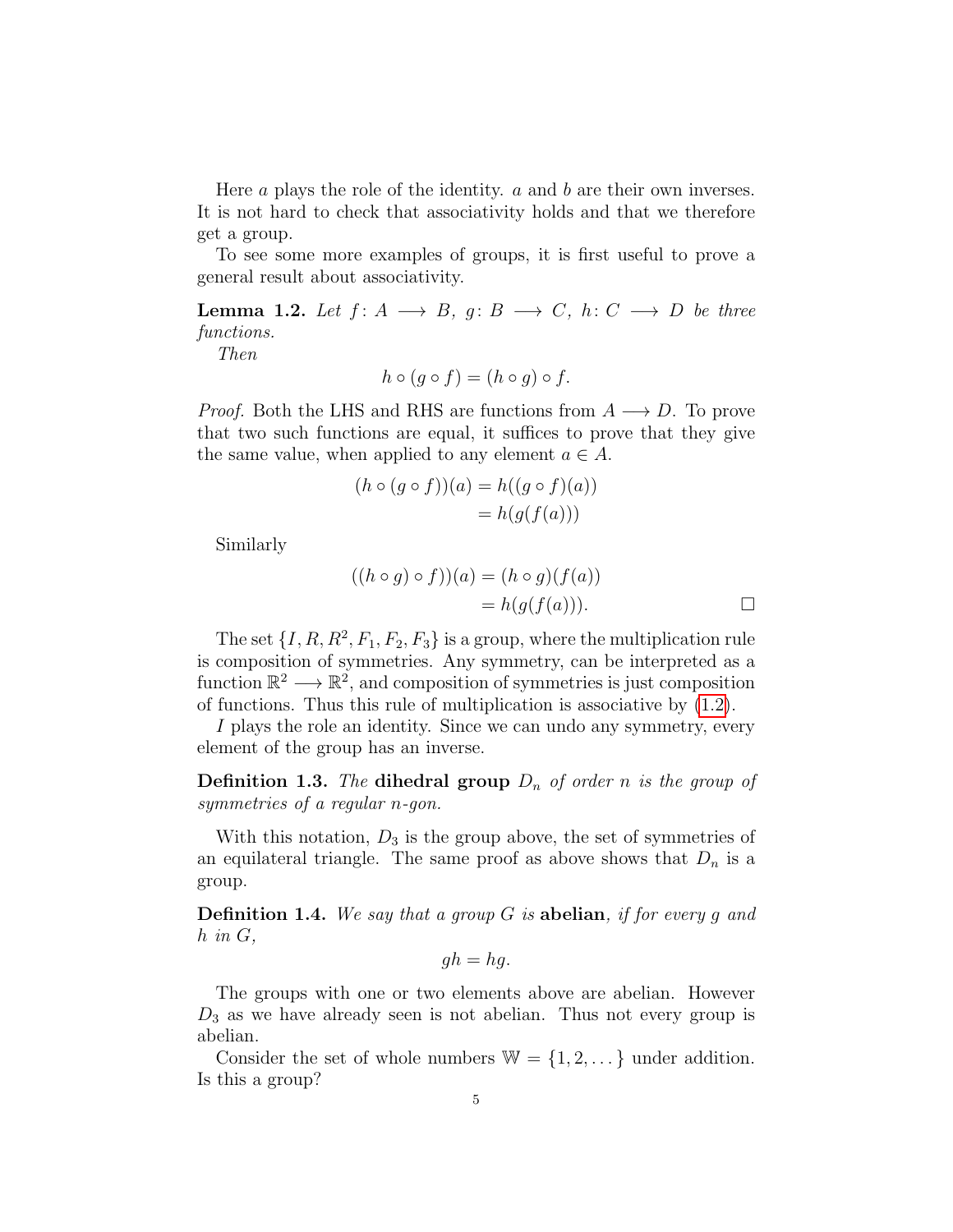Lemma 1.5. Addition and multiplication of complex number is associative.

*Proof.* Well-known. □

So addition of whole numbers is certainly associative. Is there an identity? No. So W is not a group under addition, since there is no identity.

How about if we enlarge this set by adding 0, to get the of natural numbers  $\mathbb{N}$ ? In this case there is an identity, but there are no inverses. For example 1 has no inverse, since if you add a non-negative number to 1 you get something at least one.

On the other hand  $(\mathbb{Z}, +)$  is a group under addition, where  $\mathbb Z$  is the set of integers. Similiarly  $\mathbb{Q}, \mathbb{R}, \mathbb{C}$  are all groups under addition.

How about under multiplication? First how about Z. Multiplication is associative, and there is an identity, one. However not every element has an inverse. For example, 2 does not have an inverse.

What about  $\mathbb Q$  under multiplication? Associativity is okay. Again one plays the role of the identity and it looks like every element has an inverse. Well not quite, since 0 has no inverse.

Once one removes zero to get Q<sup>∗</sup> , then we do get a group under multiplication. Similarly  $\mathbb{R}^*$  and  $\mathbb{C}^*$  are groups under multiplication.

All of these groups are abelian.

We can create some more interesting groups using these examples. Let  $M_{m,n}(\mathbb{C})$  denote  $m \times n$  matrices, with entries in  $\mathbb{C}$ . The multiplication rule is addition of matrices (that is add corresponding entries). This operation is certainly associative, as this can be checked entry by entry. The zero matrix (that is the matrix with zeroes everywhere) plays the role of the identity.

Given a matric A, the inverse matrix is  $-A$ , that is the matrix obtained by changing the sign of every entry. Thus  $M_{m,n}(\mathbb{C})$  is a group under addition, which is easily seen to be abelian. We can the replace complex numbers by the reals, rationals or integers.

 $GL_n(\mathbb{C})$  denotes the set of  $n \times n$  matrices, with non-zero determinant. Multiplication is simply matrix multiplication. We check that this is a group. First note that a matrix corresponds to a (linear) function  $\mathbb{R}^n \longrightarrow \mathbb{R}^n$ , and under this identification, matrix multiplication corresponds to composition of functions.

Thus matrix multiplication is associative. The matrix with one's on the main diagonal and zeroes everywhere else is the identity matrix.